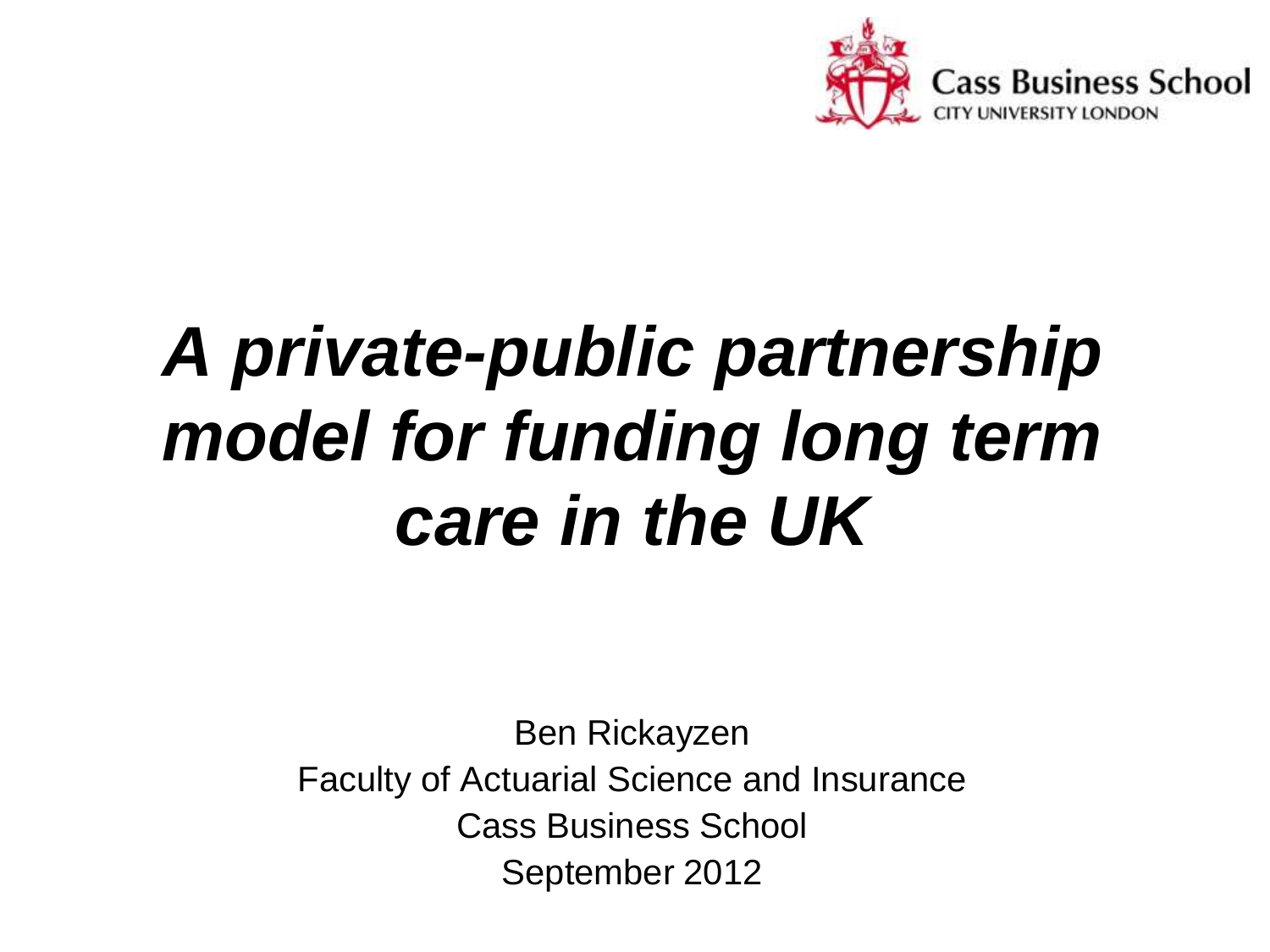### Outline of talk

- Context
- Consider income/assets of population age 65+
- Consider different LTC funding solutions for people with different circumstances
- Show how these products would operate with the State and how the poorest in society could be protected
- Provide examples and suggest how the system could be implemented

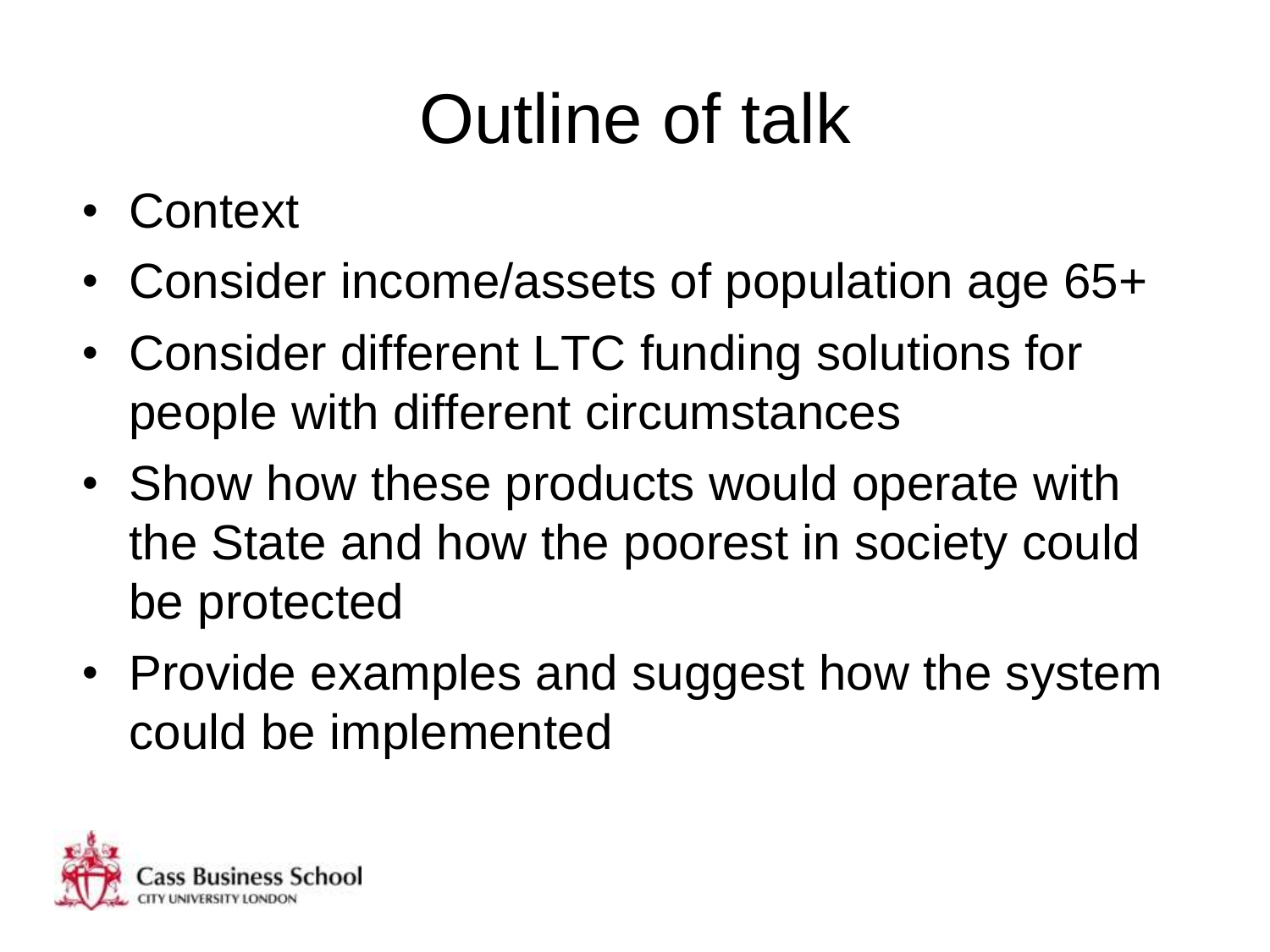## Strategic issues arising



Squeeze on public sector funding, higher state pension age, requirement to work longer plus demographic changes

#### *equals*

shortage of carers

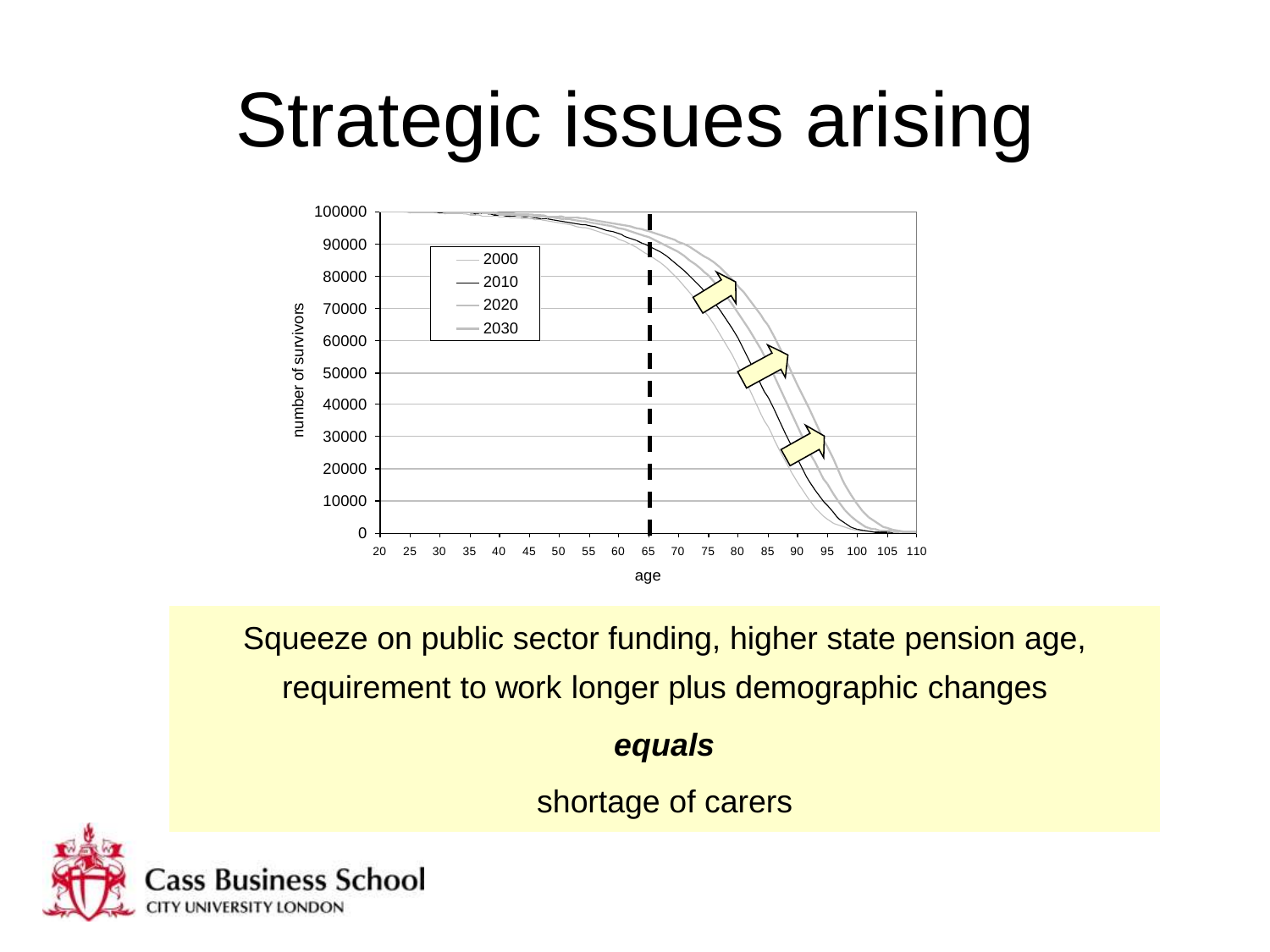## Peculiarities about the UK

- Very wide distribution of wealth and income
- LTC system is opaque and complex
- Only the poorest and neediest get any help
- Depends on where you live whether you get help
- Different system in Scotland
- In Northern Ireland health and social care integrated but not in rest of UK

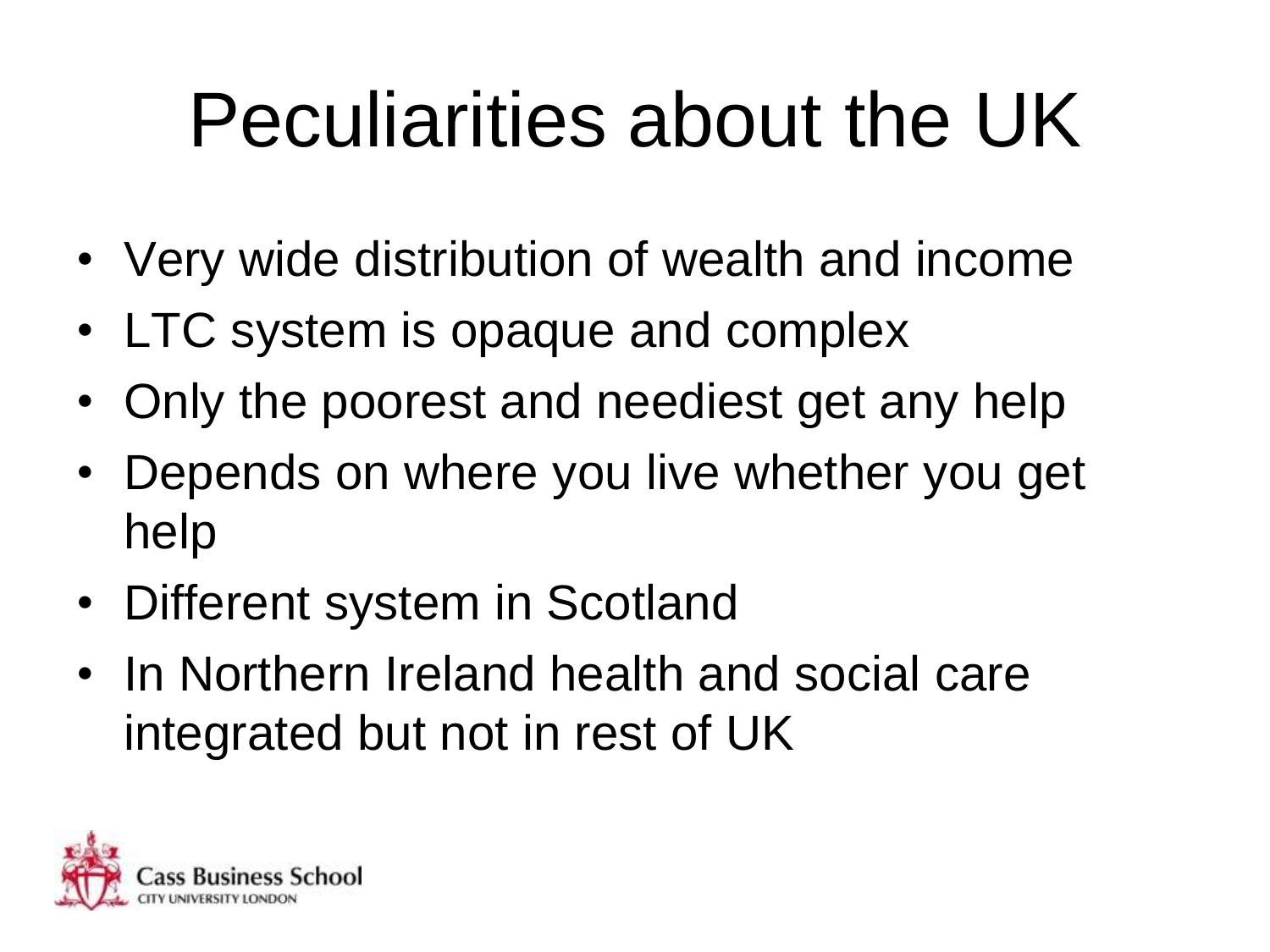### Affordability of long term care based on income and savings by household type

Only 400k out of 6.5m 65+ households can afford institutional care for more than *1 year* on the basis of income alone, but this increases to 3m if savings are included



Years of long term care theoretically able to be financed from own resources by household type (income plus savings)

Assumed cost of LTC £500 per wk.

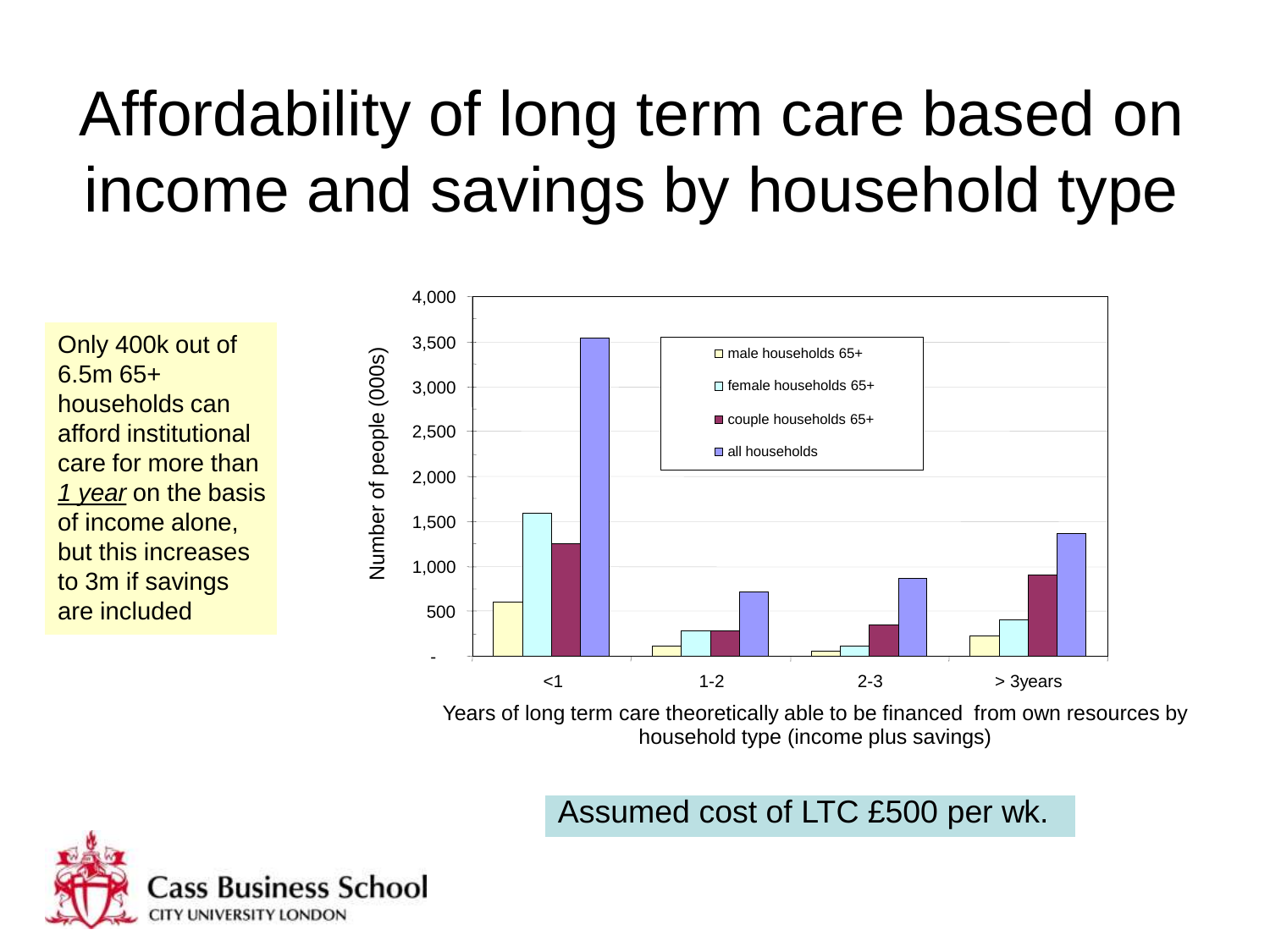### House prices versus RPI



#### House prices versus RPI:

Chart shows how house prices have moved relative to the RPI. In 1971 the value of a house would have roughly pay for 3.7 years worth of care. In today's prices it would pay for approximately 8.8 years.

But not everybody will wish to sell up…

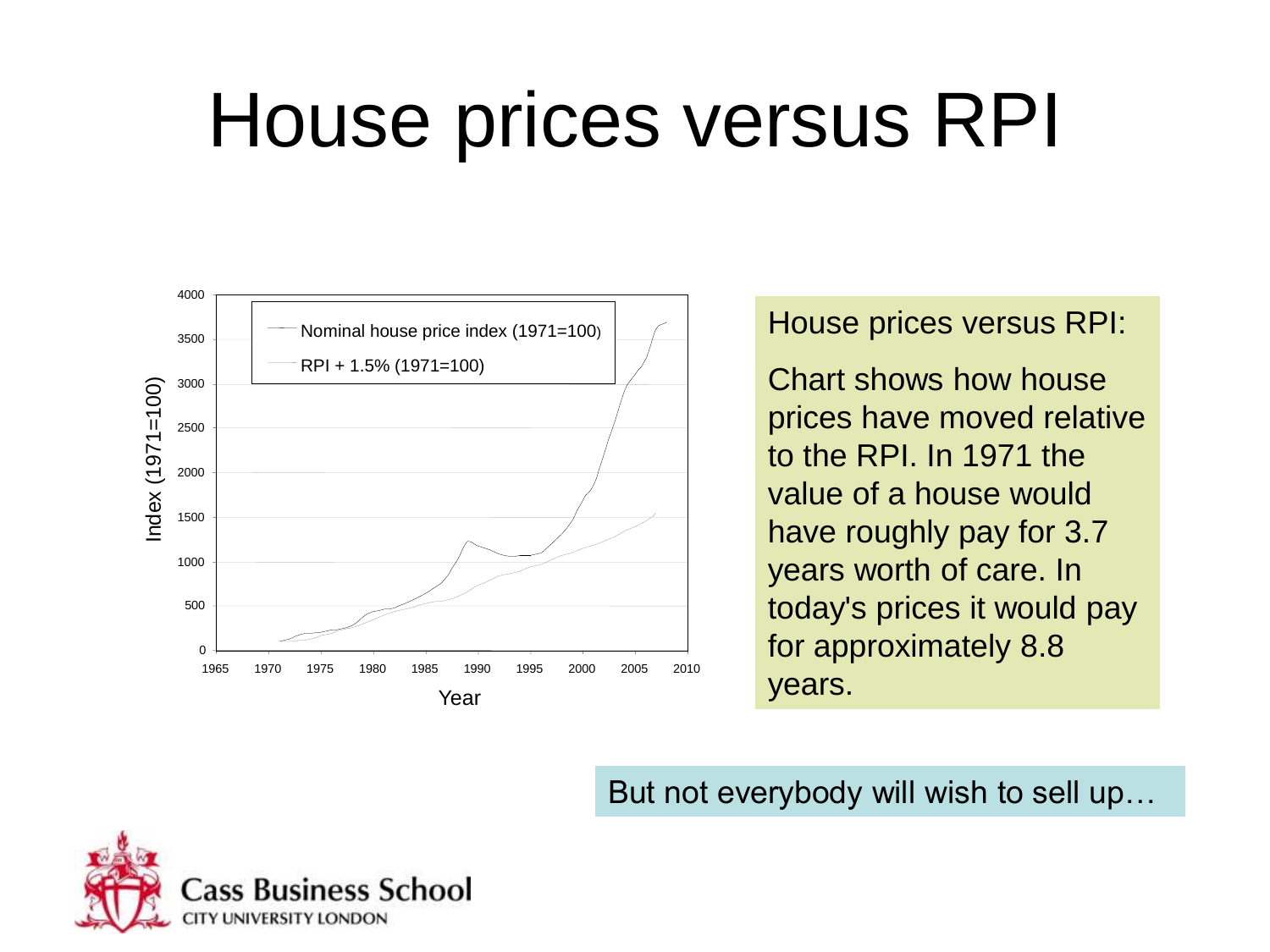### Affordability of long term care based on total wealth by household type

If housing wealth is included then 4.6m households could afford care for more than *1 year*



by household type (income plus housing wealth)

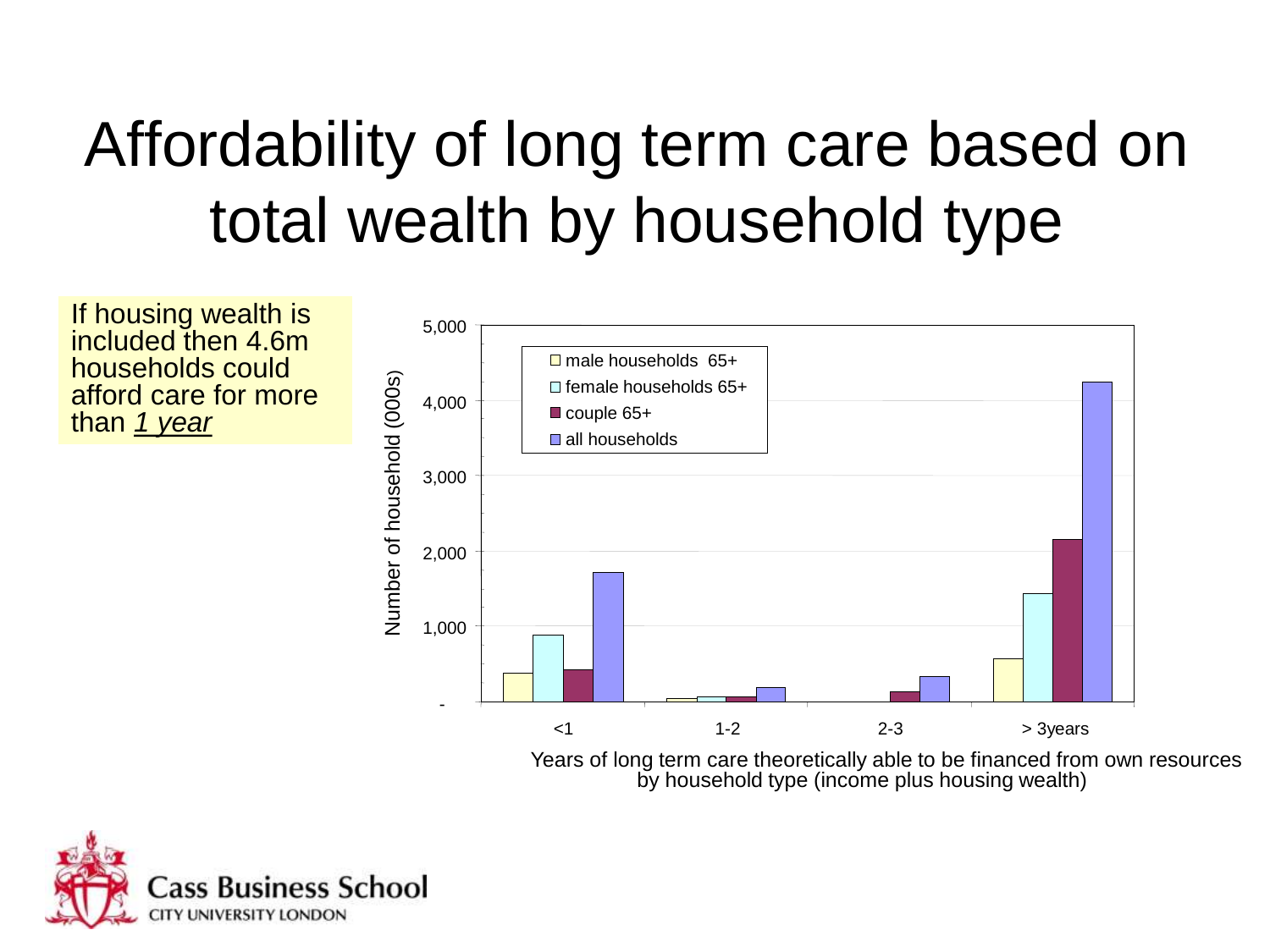### **How to mobilise private finance**

*3 classes of product: 'point of need', 'point of retirement', 'any time'*

- Equity release products
- Immediate needs annuities
- Top up insurance
- Accelerated life insurance
- **Disability Linked Annuities**
- LTC bonds



No one product will suit all needs or personal circumstances, so a variety of products and financing mechanisms are proposed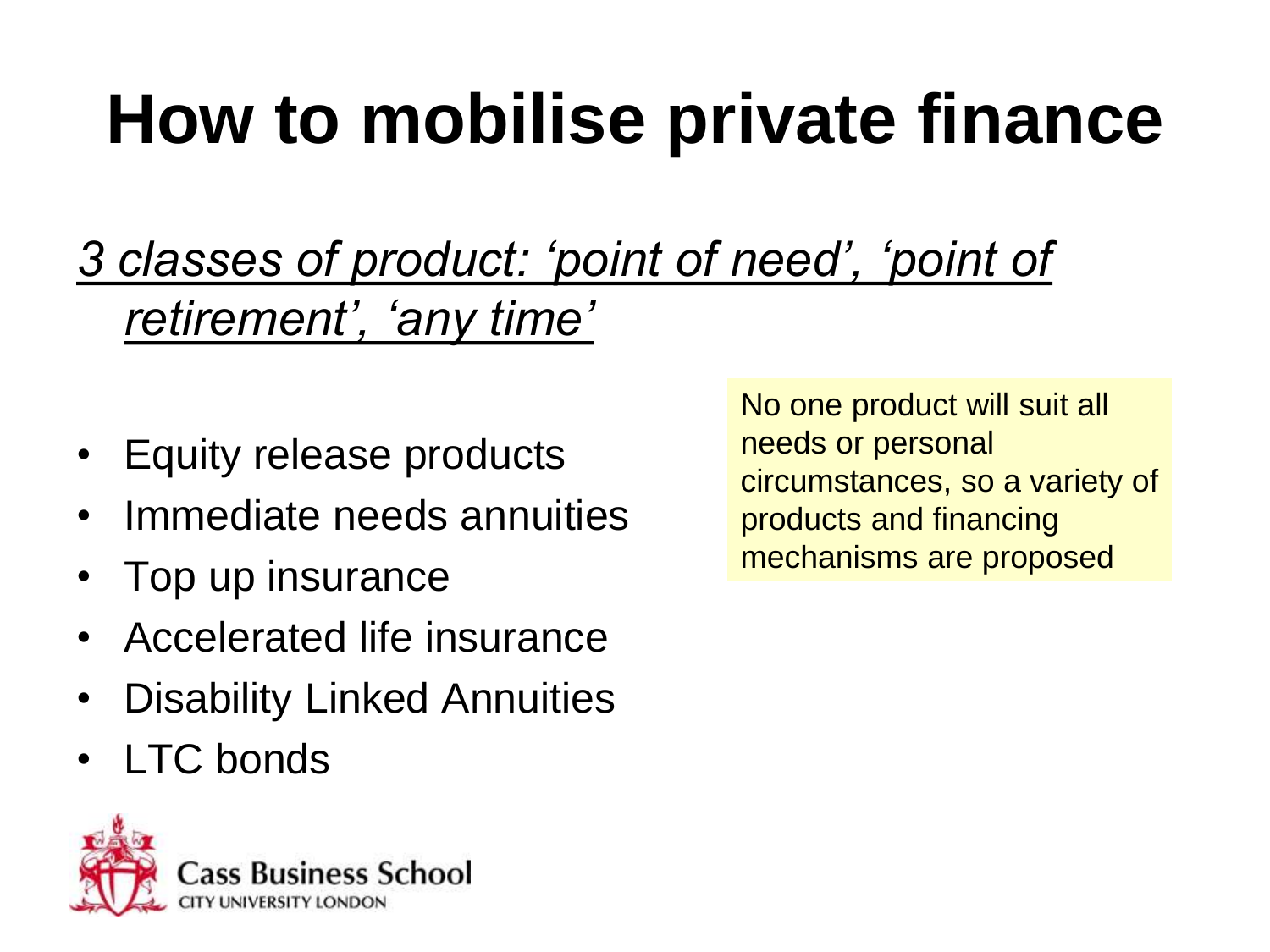# Why LTC bonds?

- There is a large population that cannot afford any LTC
- Would pay out only if LTC needed, otherwise go to estate or pay for funeral expenses
- Would pay monthly prizes e.g. like premium bonds
- Would accrue interest just as in a bank
- Evidence tells us that people on low income buy premium bonds, lottery tickets etc.
- Would at least be a contribution and would attune the population to saving for care in old age

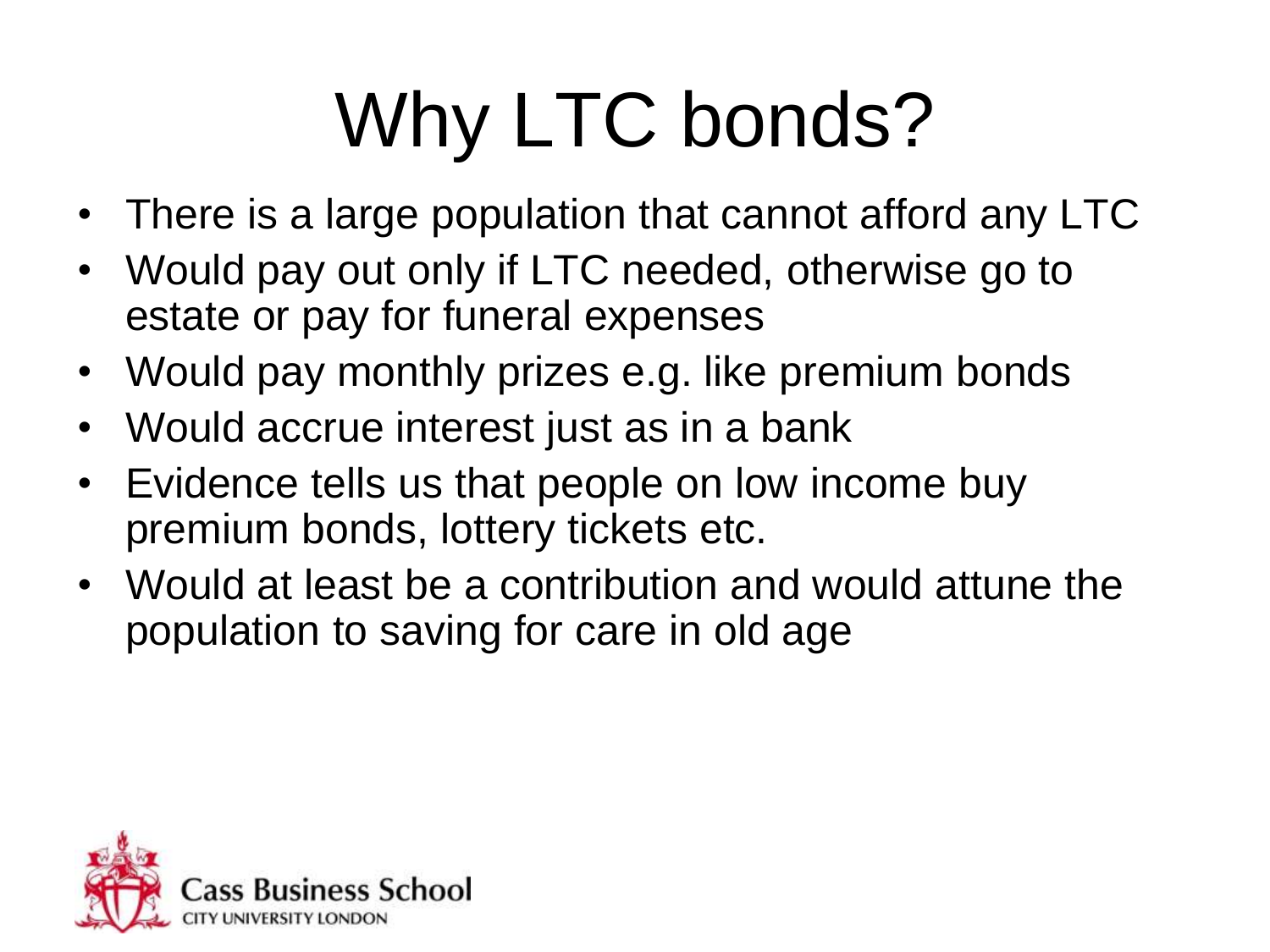### What is the market? Income-wealth map and market penetration



**Key** A= Equity release B= Top up insurance  $C = DLA$ D= LTC bonds



Something for everybody…………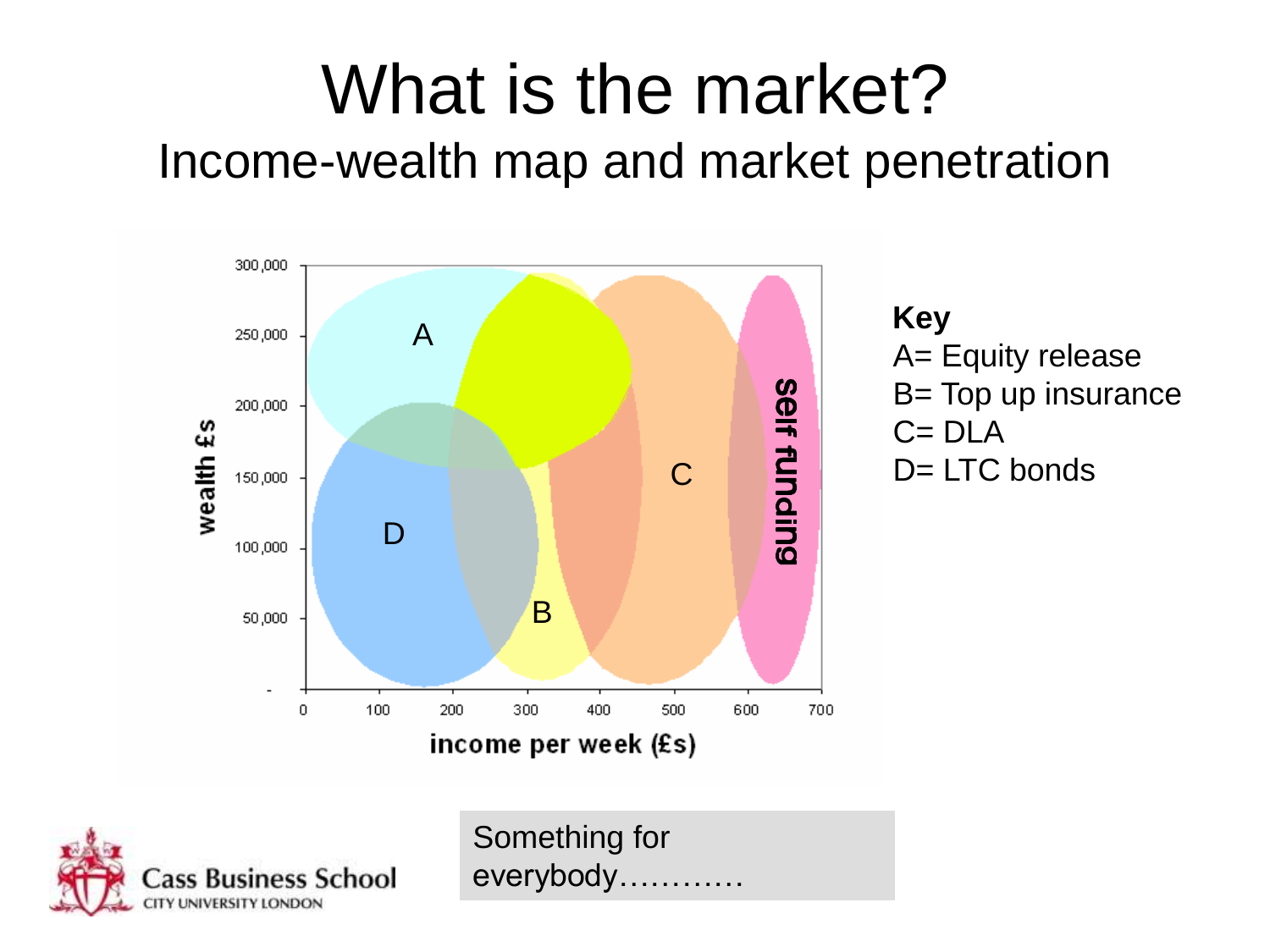## Interfacing products with means testing

- Current system too complex and not equally applied
- Disincentive to save and deters low cost private finance solutions
- Unfair because people just above the threshold have no state support or limited means to insure against risk
- It's not what people want! (Green Paper consultation)

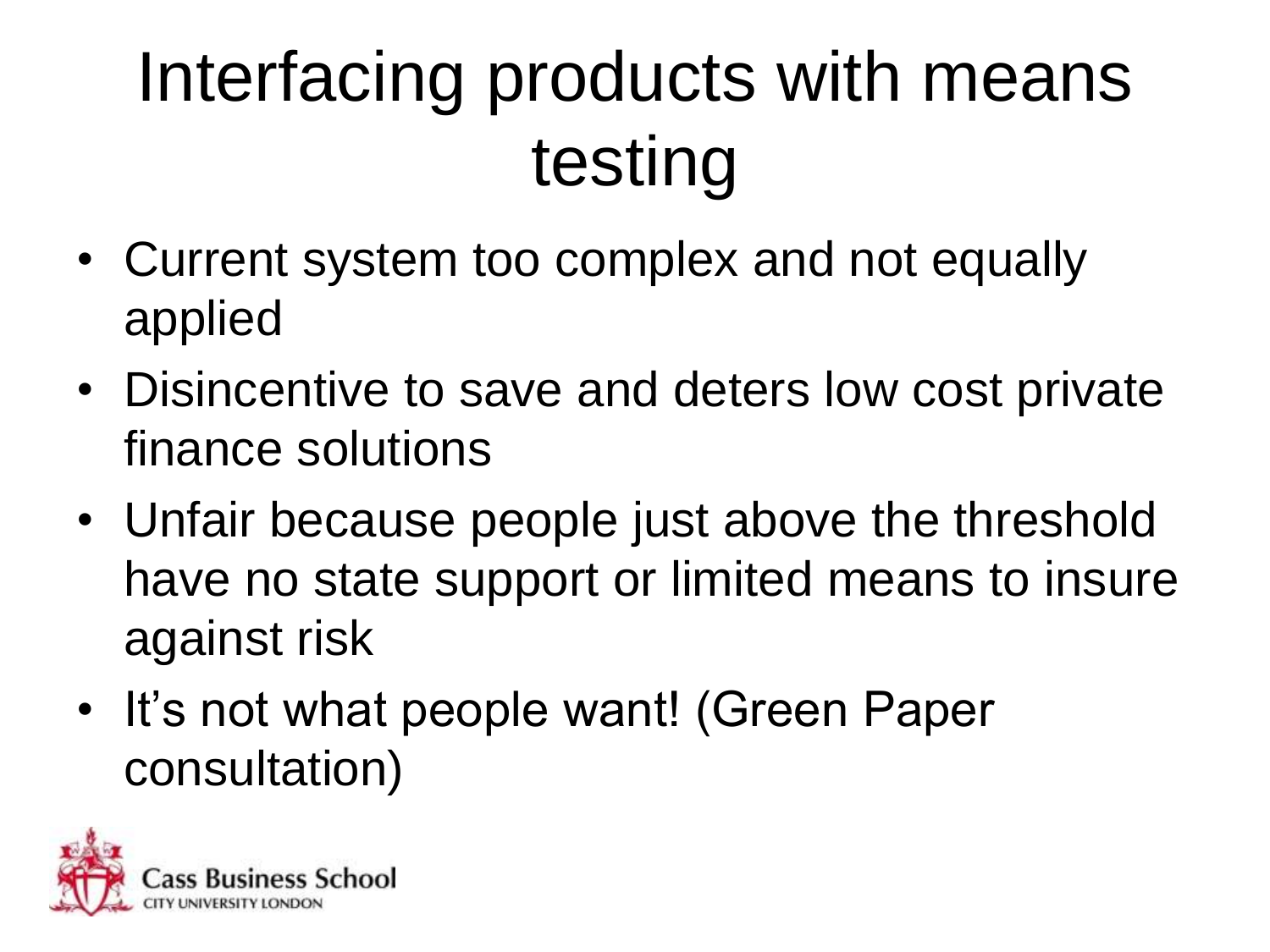Principles underpinning new system of public support

- All people should receive something unless they are fully self-financing
- It should be based on income and assets
- It should not dis-incentivise people to save or purchase products
- It must be fair and transparent!
- It should be affordable in terms of public expenditure

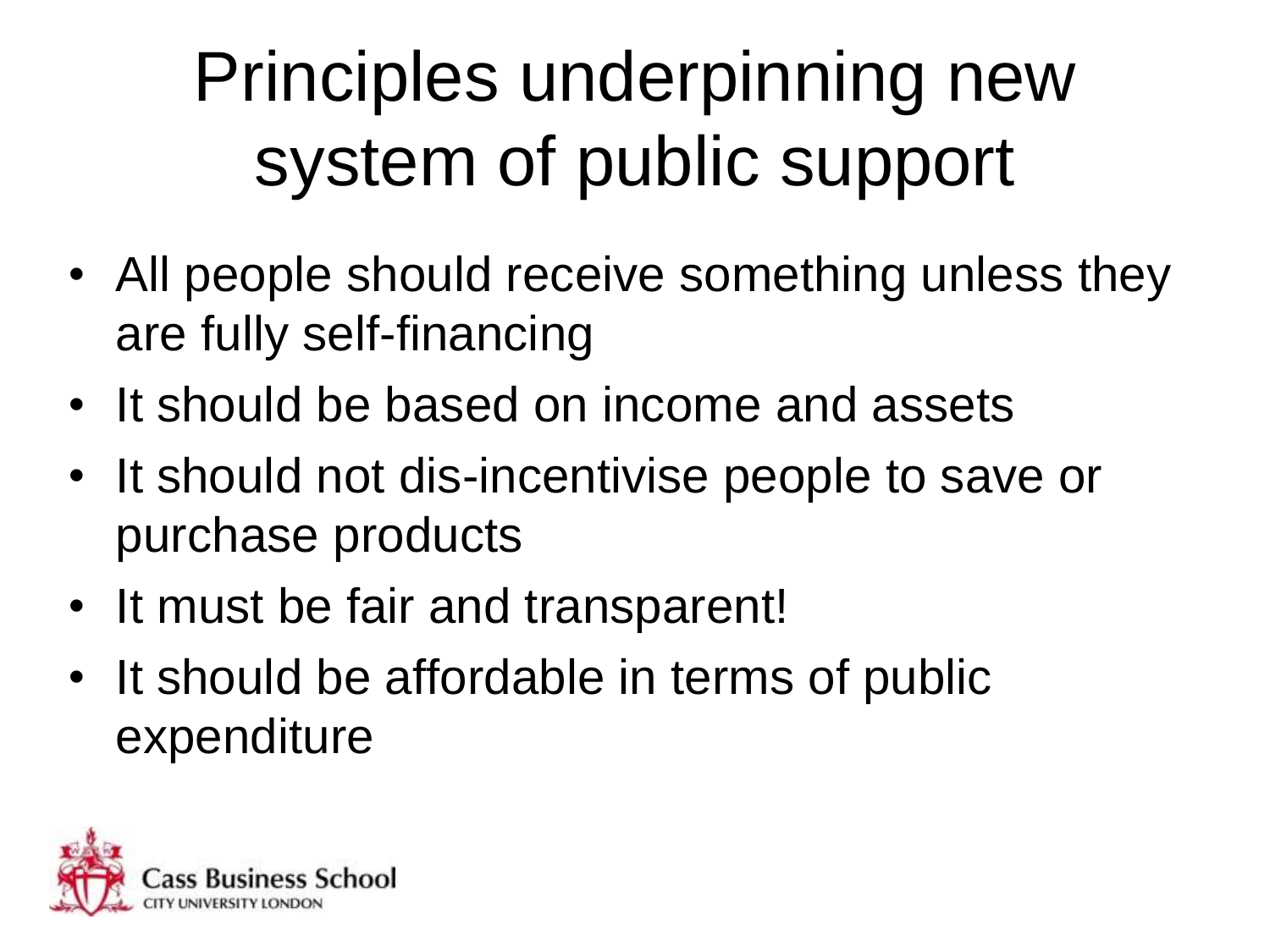### Proposed system



1. People are placed into 'wealth bands' according to the years of LTC they can afford based on both income and assets.

2. People needing LTC receive a proportion of their LTC costs based on which band they are in as shown in example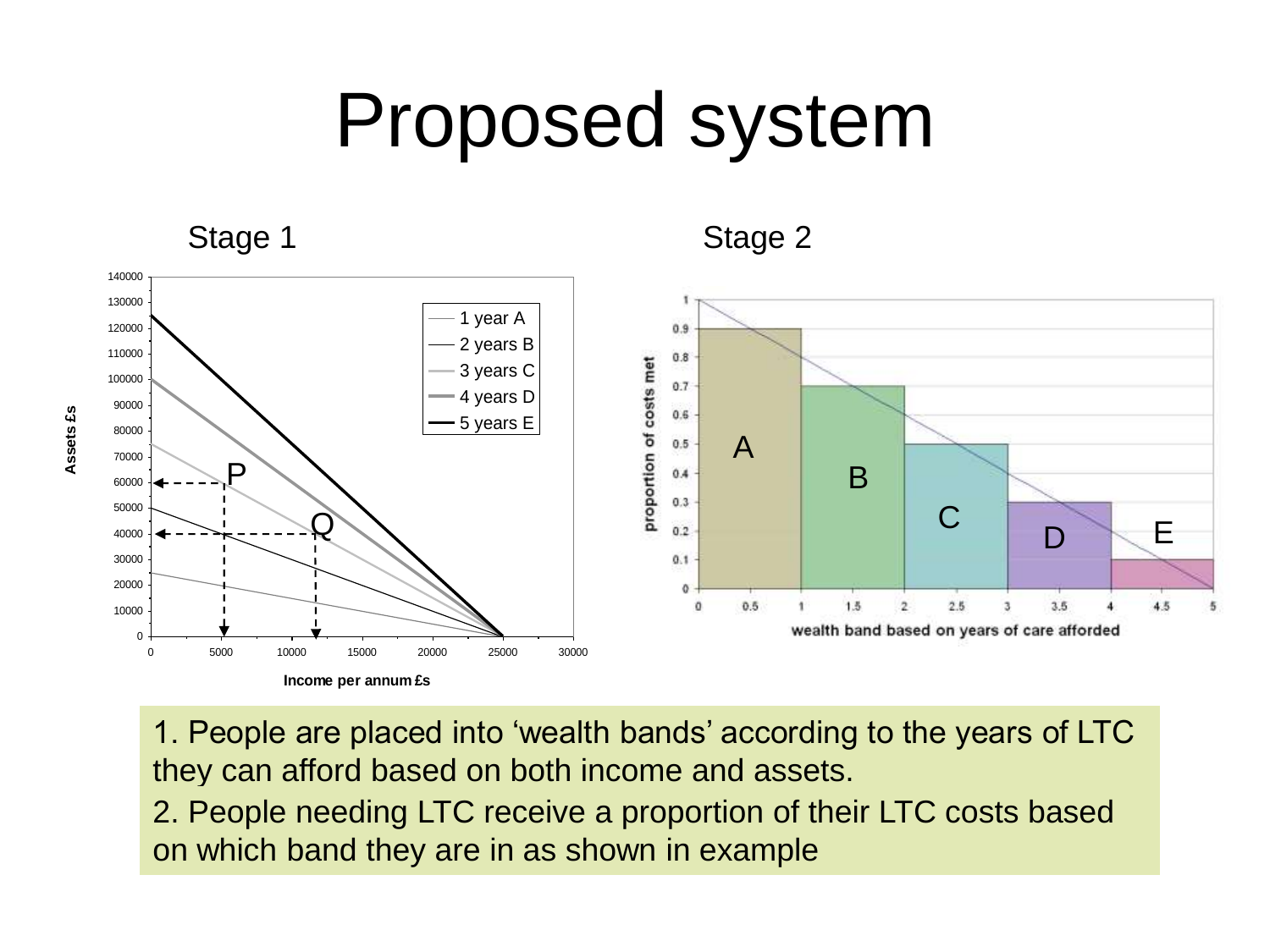

Example

- Assume value of the state pension and other benefits is worth £10k per year and that care costs £25k a year.
- Based on the rates shown a person in each band would receive:
	- A: £13.5k (£25k-£10k) x 0.9 shortfall £1.5k
	- B: £10.5k (£25-£10k) x 0.7 shortfall £4.5k
	- C: £7.5k (£25k-£10k) x 0.5 shortfall £7.5k
	- D: £4.5k (£25k-£10k) x 0.3 shortfall £10.5k
	- E: £1.5k (£25k-£10k) x 0.1 shortfall £13.5k
	- $-$  >E nothing (£25k-£10k) x 0.0 shortfall £15.0k

*Rates are illustrative and actual rates would need to be affordable in public expenditure terms*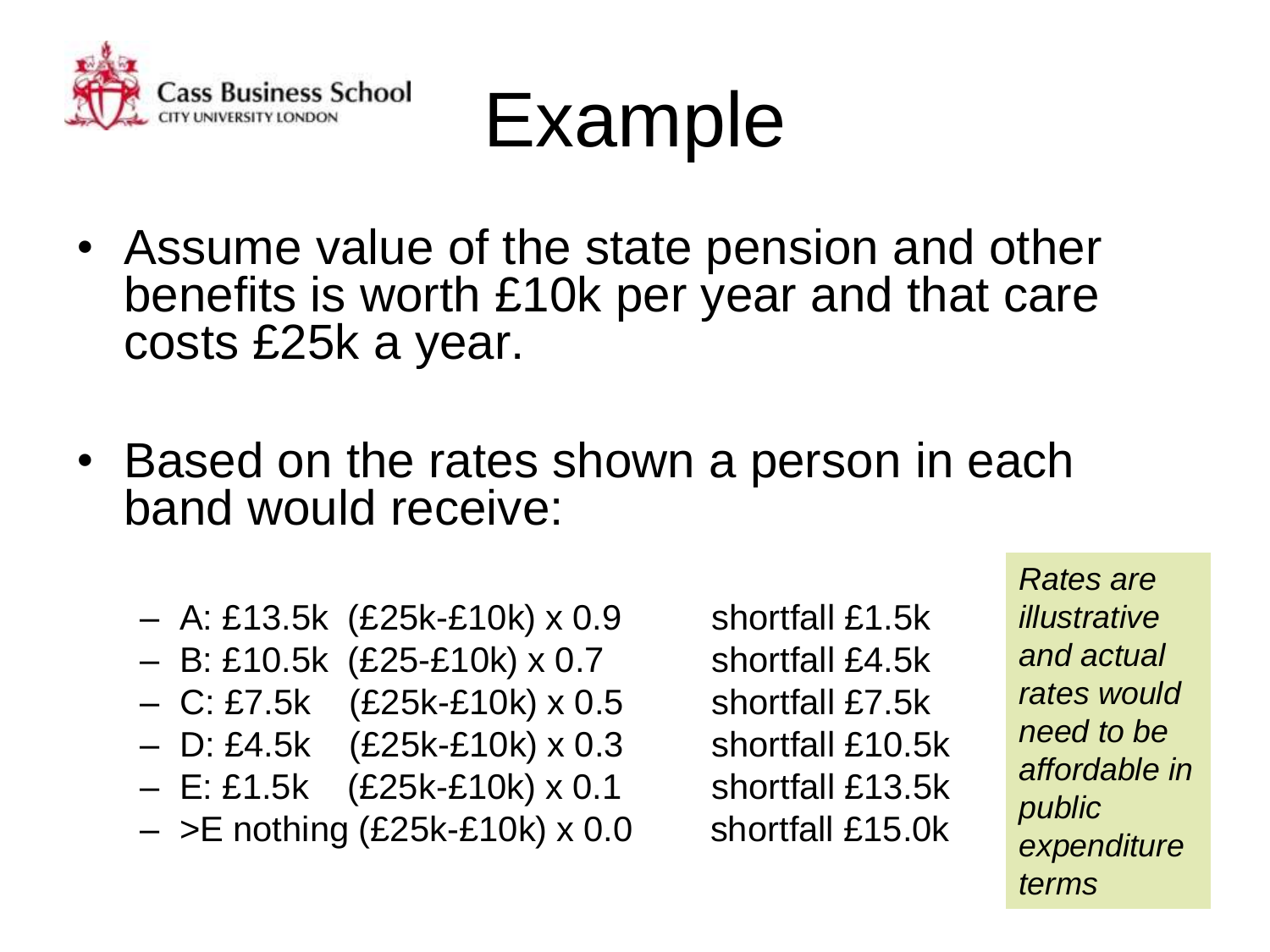

**Top up options**

### Case studies

| <b>Assets</b> | <b>Mrs White</b> | <b>Mr Black</b> |
|---------------|------------------|-----------------|
| House         | 40,000           |                 |
| Savings       | 6,000            | 25,000          |
| Total         | 46,000           | 25,000          |

| Income                      |      |      |
|-----------------------------|------|------|
| Total pension $(E)$<br>`pa. | .60C | .600 |

| Notional years of care afforded | 3.43  | 1.52   |
|---------------------------------|-------|--------|
| <b>Band</b>                     |       |        |
| Public contribution             | 4,020 | 11,480 |
| Income shortfall                | 9.380 |        |

| <b>TOD UP OPHOTS</b>    |  |
|-------------------------|--|
| Top up insurance        |  |
| LTC bonds               |  |
| Equity realease         |  |
| Immediate needs annuity |  |
|                         |  |

Illustrative public support rates:  $A = 90\%$ ; B=70%;C=50%;D=30%;E=10%; others: self funding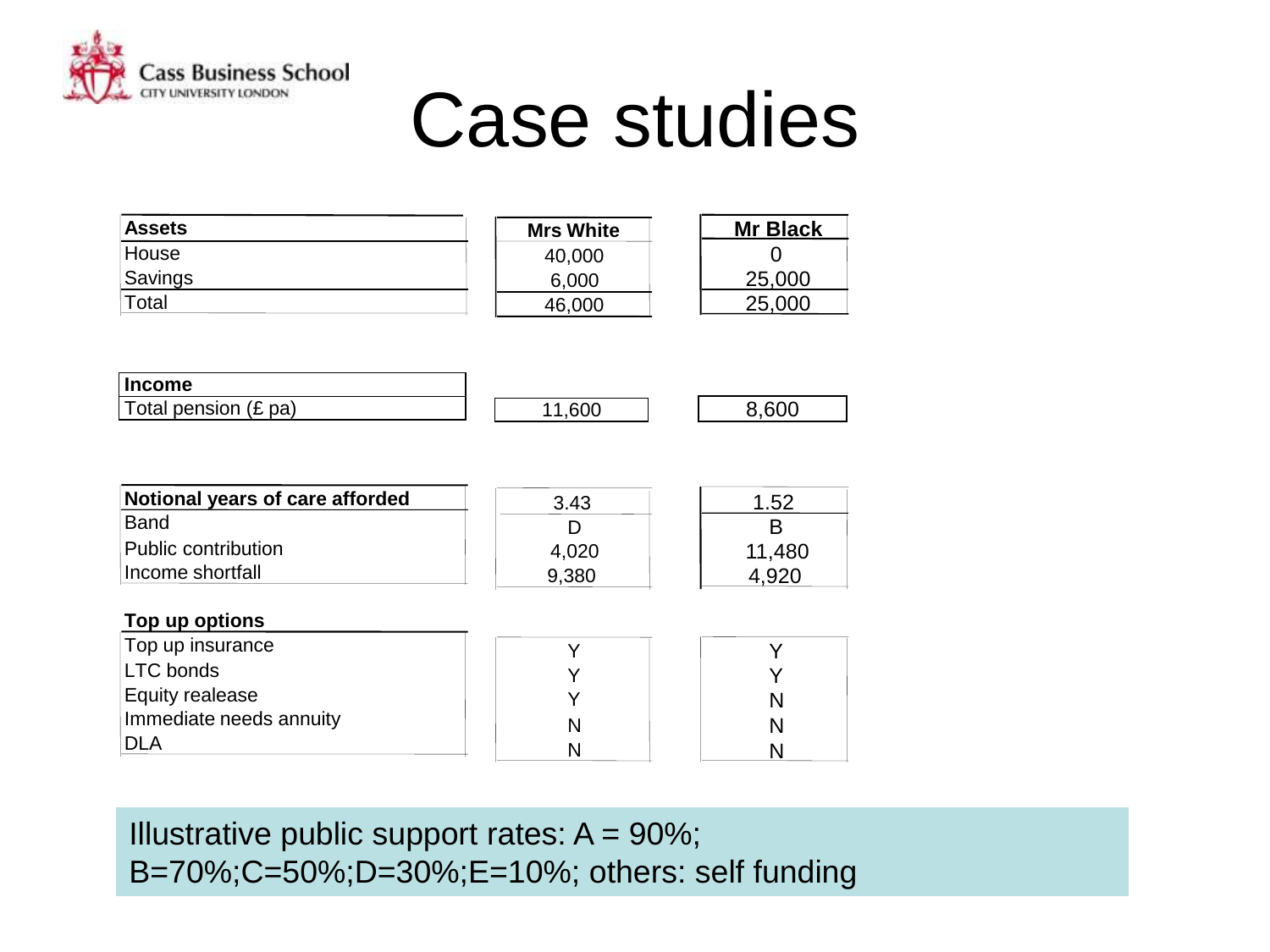### Income and asset distribution



ass Business School UNIVERSITY LONDON

% people 65+ by band

 $A - 19.8%$ 

 $B - 2.1%$ 

 $C - 2.2%$ 

 $D - 2.8%$ 

 $E - 3.1%$ 

Self funding 69.9%

Under present system ~22% could be under the threshold Under new system

~ 30.1% would get something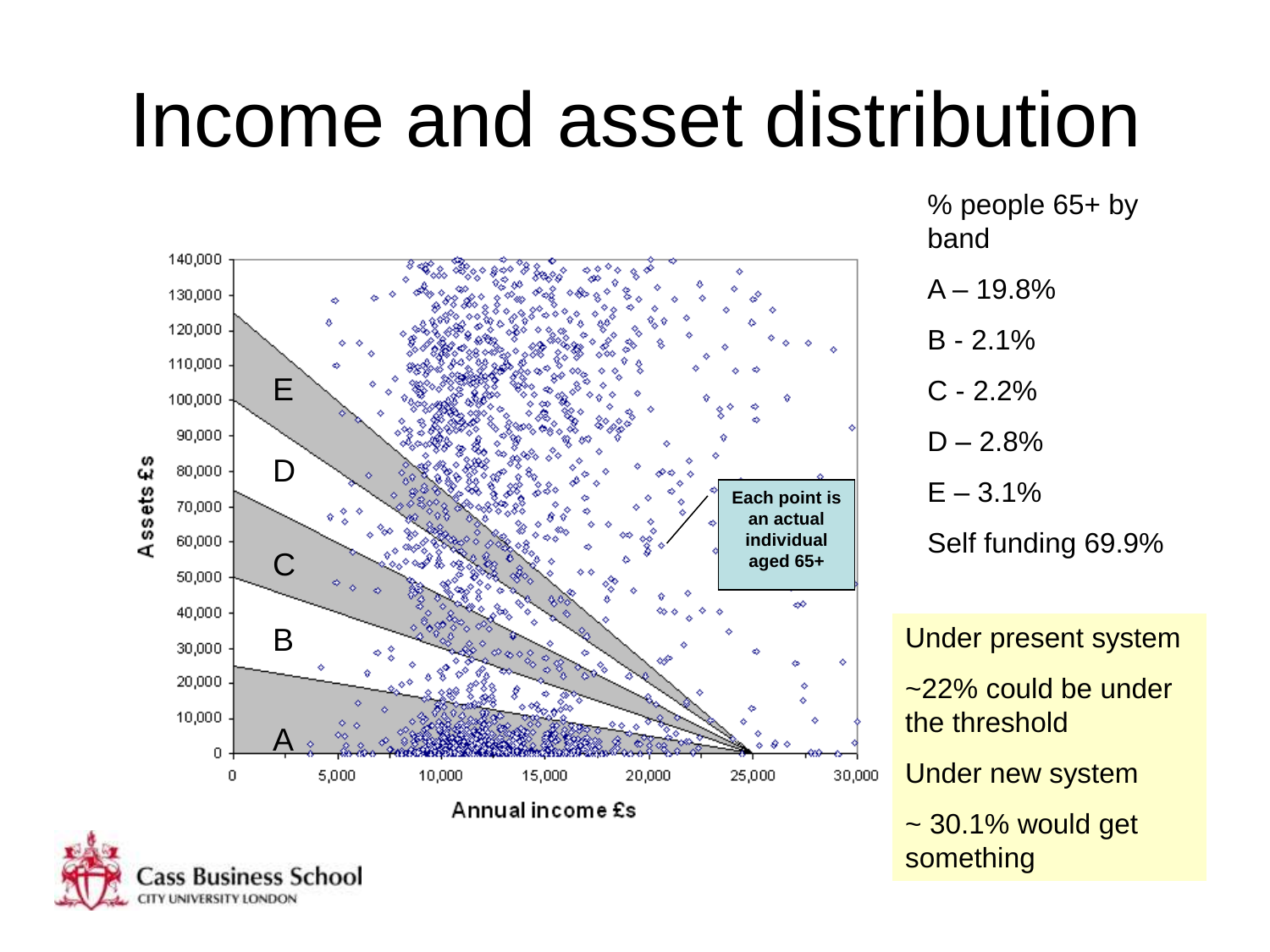# Summary of key proposals

- *1. Control of public expenditure is maintained:*
	- through the personal cap (e.g. £25k)
	- through the banding structure and top up rates
	- through the unified assessment system
- *2. Equity* through universality and equal treatment of people with different means
- *3. Flexibility and choice* through the range of products and ways of meeting costs
- *4. Avoidance of gaming: '7-year disposal of assets rule'*

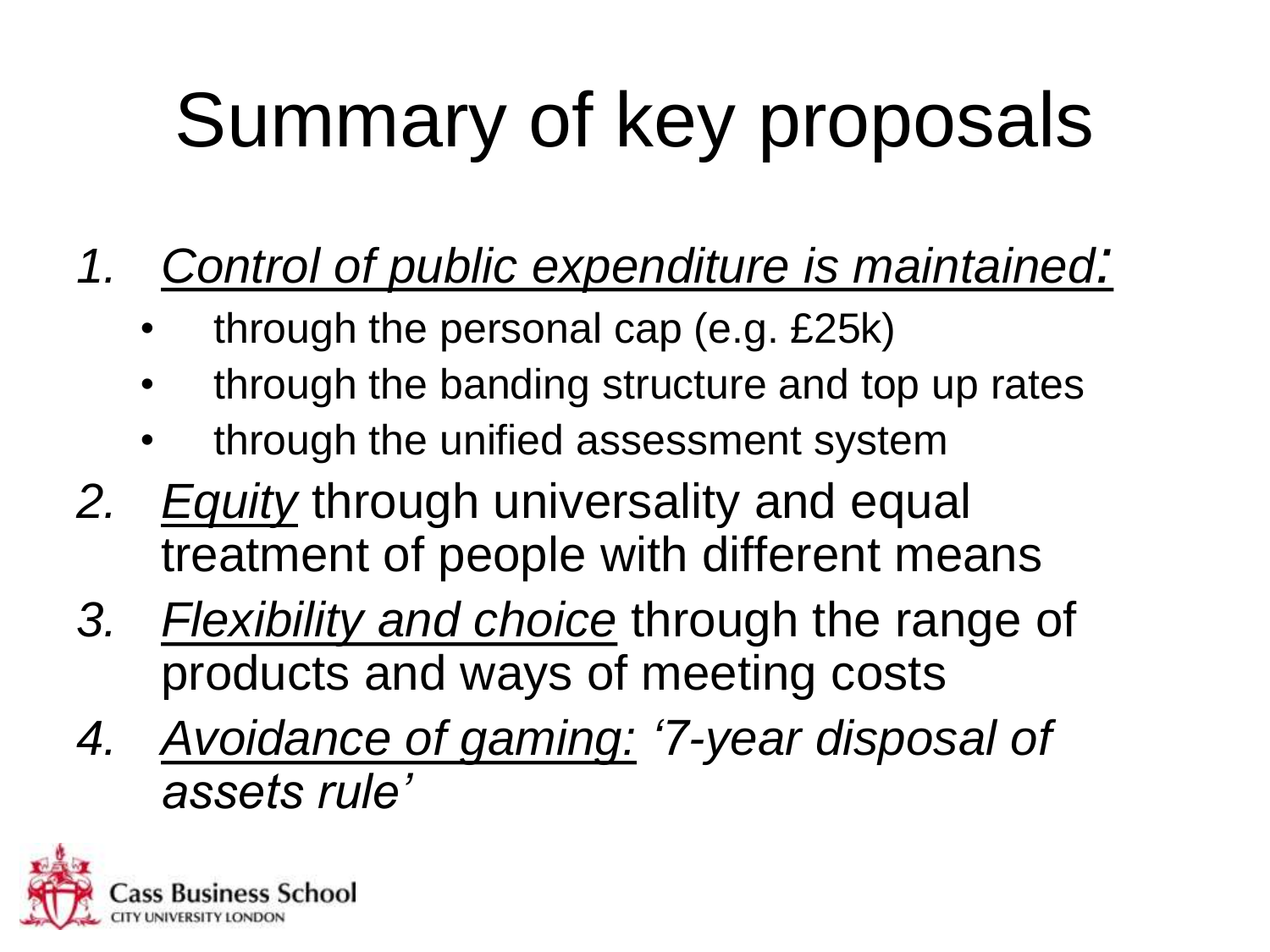## Suggested role of the State

#### To:

- Clarify State entitlement based on a unified assessment system
- Provide regulation of products and policy stability
- Make it easier to get financial advice and direction at points of need or contact
- Provide incentives for people to take up private finance products e.g. through the tax system
- Improve the quality and efficiency of care services (e.g. tax breaks for care homes)
- Create conditions for private sector to invest